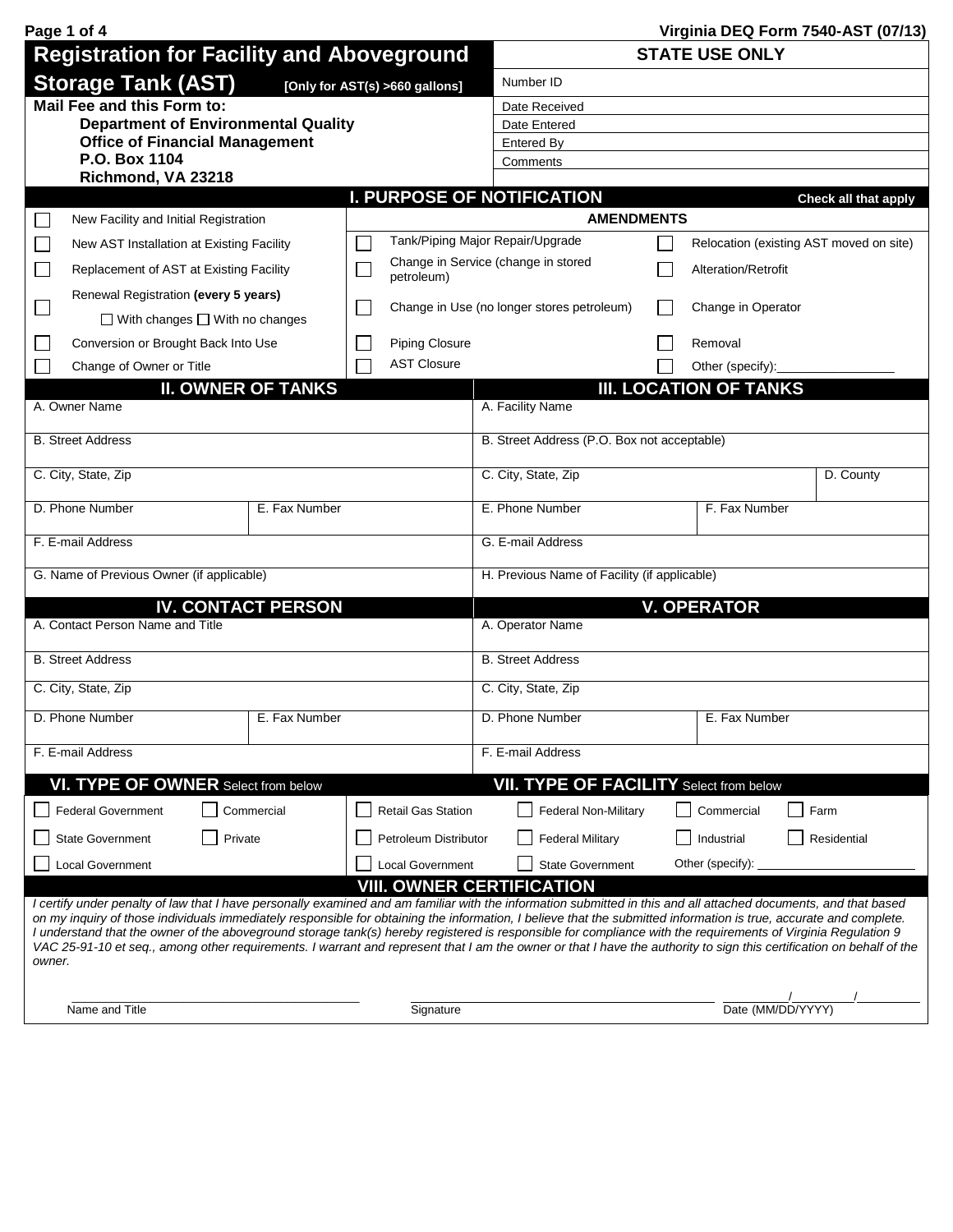| Page 2 of 4                                                                            |            |               |                                             |        |                             |        |                                   |        | Virginia DEQ Form 7540-AST (07/13) |        |
|----------------------------------------------------------------------------------------|------------|---------------|---------------------------------------------|--------|-----------------------------|--------|-----------------------------------|--------|------------------------------------|--------|
| IX-A. DESCRIPTION FOR NEW INSTALLATIONS, RENEWALS, AND AMENDMENTS Check all that apply |            |               |                                             |        |                             |        |                                   |        |                                    |        |
| <b>Owner Tank Identification Number</b>                                                |            |               |                                             |        |                             |        |                                   |        |                                    |        |
| <b>DEQ Tank Identification Number</b>                                                  |            | New □ Renewal |                                             |        |                             |        |                                   |        |                                    |        |
| <b>Status</b>                                                                          | □Amendment |               | $\Box$ New $\Box$ Renewal<br>П<br>Amendment |        | □New □Renewal<br>□Amendment |        | □New □Renewal<br>$\Box$ Amendment |        | □New □Renewal<br>$\Box$ Amendment  |        |
| <b>Date of Installation</b><br>(MM/DD/YYYY)                                            |            |               |                                             |        |                             |        |                                   |        |                                    |        |
| Tank Capacity (Gallons) >660                                                           |            |               |                                             |        |                             |        |                                   |        |                                    |        |
| <b>Materials of Construction</b>                                                       | Tank       | Piping        | Tank                                        | Piping | Tank                        | Piping | Tank                              | Piping | Tank                               | Piping |
| <b>Bare Steel Welded</b>                                                               |            |               |                                             |        |                             |        |                                   |        |                                    |        |
| <b>Bare Steel Riveted</b>                                                              |            |               |                                             |        |                             |        |                                   |        |                                    |        |
| <b>Insulated Steel</b>                                                                 |            |               |                                             |        |                             |        |                                   |        |                                    |        |
| Steel w/Concrete                                                                       |            |               |                                             |        |                             |        |                                   |        |                                    |        |
| <b>Galvanized Steel</b>                                                                |            |               |                                             |        |                             |        |                                   |        |                                    |        |
| Fiberglass/FRP/PVC                                                                     |            |               |                                             |        |                             |        |                                   |        |                                    |        |
| Copper/Brass                                                                           |            |               |                                             |        |                             |        |                                   |        |                                    |        |
| Unknown                                                                                |            |               |                                             |        |                             |        |                                   |        |                                    |        |
| Other (specify):                                                                       |            |               |                                             |        |                             |        |                                   |        |                                    |        |
| <b>Tank &amp; Piping Type</b>                                                          | Tank       | Piping        | Tank                                        | Piping | Tank                        | Piping | Tank                              | Piping | Tank                               | Piping |
| Single Wall                                                                            |            |               |                                             |        |                             |        |                                   |        |                                    |        |
| Double Wall                                                                            |            |               |                                             |        |                             |        |                                   |        |                                    |        |
| Totally Above the Ground                                                               |            |               |                                             |        |                             |        |                                   |        |                                    |        |
| Cathodic/Corrosion Protected                                                           |            |               |                                             |        |                             |        |                                   |        |                                    |        |
| Below the Ground                                                                       |            |               |                                             |        |                             |        |                                   |        |                                    |        |
| <b>Lined Interior</b>                                                                  |            |               |                                             |        |                             |        |                                   |        |                                    |        |
| Double Bottom                                                                          |            |               |                                             |        |                             |        |                                   |        |                                    |        |
| Portable/Skid                                                                          |            |               |                                             |        |                             |        |                                   |        |                                    |        |
| Horizontal                                                                             |            |               |                                             |        |                             |        |                                   |        |                                    |        |
| Shop Fabricated                                                                        |            |               |                                             |        |                             |        |                                   |        |                                    |        |
| Vaulted Concrete Above the Ground                                                      |            |               |                                             |        |                             |        |                                   |        |                                    |        |
| Vaulted-below grade                                                                    |            |               |                                             |        |                             |        |                                   |        |                                    |        |
| Other (specify):                                                                       |            |               |                                             |        |                             |        |                                   |        |                                    |        |
| <b>Foundation Type</b>                                                                 | Tank       | Piping        | Tank                                        | Piping | Tank                        | Piping | Tank                              | Piping | Tank                               | Piping |
| Earthen                                                                                |            |               |                                             |        |                             |        |                                   |        |                                    |        |
| Concrete w/Coating or<br>Release Prevention Barrier (RPB)                              |            |               |                                             |        |                             |        |                                   |        |                                    |        |
| Steel/Saddle/Runner/Beam                                                               |            |               |                                             |        |                             |        |                                   |        |                                    |        |
| Concrete                                                                               |            |               |                                             |        |                             |        |                                   |        |                                    |        |
| <b>Ring Wall</b>                                                                       |            |               |                                             |        |                             |        |                                   |        |                                    |        |
| Unknown                                                                                |            |               |                                             |        |                             |        |                                   |        |                                    |        |
| Other (specify):                                                                       |            |               |                                             |        |                             |        |                                   |        |                                    |        |
| <b>Roof Type</b>                                                                       | Tank       | Piping        | Tank                                        | Piping | Tank                        | Piping | Tank                              | Piping | Tank                               | Piping |
| <b>Floating Internal</b>                                                               |            |               |                                             |        |                             |        |                                   |        |                                    |        |
| <b>Floating External</b>                                                               |            |               |                                             |        |                             |        |                                   |        |                                    |        |
| Fixed Cone-welded/bolted                                                               |            |               |                                             |        |                             |        |                                   |        |                                    |        |
| <b>Breather</b>                                                                        |            |               |                                             |        |                             |        |                                   |        |                                    |        |
| Double Deck                                                                            |            |               |                                             |        |                             |        |                                   |        |                                    |        |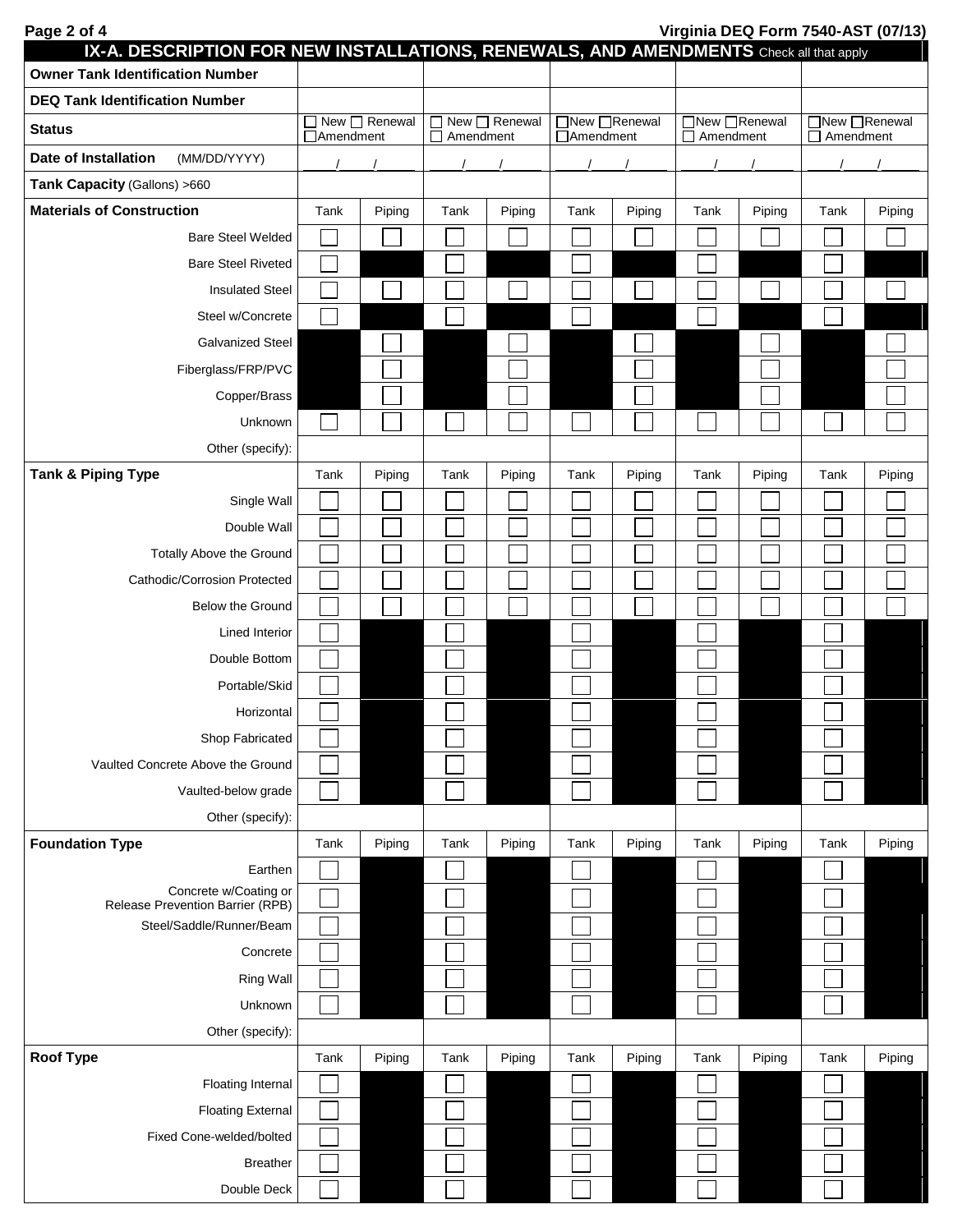**IX-A. DESCRIPTION FOR NEW INSTALLATIONS, RENEWALS, AND AMENDMENTS (Continued)** Check all that apply **Roof Type (continued)**  $\qquad \qquad$  Tank Piping Tank Piping Tank Piping Tank Piping Tank Piping Tank Piping Pontoon Lifter Pan-Flat None (i.e.; Horizontal Tank) Other (specify): **Substance Stored** Tank | Tank | Piping | Tank | Piping | Tank | Piping | Tank | Piping | Tank | Piping | Tank | Piping **Gasoline** Diesel Asphalt (cut back) Heating Oil Motor Fuel Kerosene Used Oil Lubricating Oil Bunker C Jet Fuel Aviation Gasoline Other (specify): **IX-B. DESCRIPTION FOR NEW INSTALLATIONS, RENEWALS, AND AMENDMENTS** (ONLY COMPLETE IF FACILITY AST TOTAL STORAGE CAPACITY IS 25,000 GALLONS OR MORE) Check all that apply **Oil Discharge Contingency Plan** ODCP Number  $\frac{1}{\sqrt{2\pi}}$ Date Approved (MM/DD/YYYY) **Facility AST total storage capacity** (aggregate of ASTs > 660 gallons) Gallons **Inventory Control Safe Fill and Shutdown Procedure Piping Pressure Test** (hydro/API 570/inert) Last Test Date (MM/DD/YYYY) **Secondary Containment** Date Certified by a PE (MM/DD/YYYY) **Facility Financial Responsibility** | Self Insurance | Insurance | Guarantee | Letter of Credit | Surety Bond | Trust Fund **Release Detection Type Tank | Piping | Tank | Piping | Tank | Piping | Tank | Piping | Tank | Piping | Tank | Piping** Groundwater Monitoring Visual Monitoring Vapor Monitoring Interstitial Monitoring None Other (specify): **Release Prevention Barrier Tank | Piping | Tank | Piping | Tank | Piping | Tank | Piping | Tank | Piping | Tank | Piping | Tank | Piping | Tank | Piping | Tank | Piping | Tank | Piping | Tank | Piping | Tank | Piping |** Double Bottom Double Wall Polyethylene Jacket Dike/Berm Excavation Liner Coated Concrete None Unknown Other (specify):

**Page 3 of 4 Virginia DEQ Form 7540-AST (07/13)**